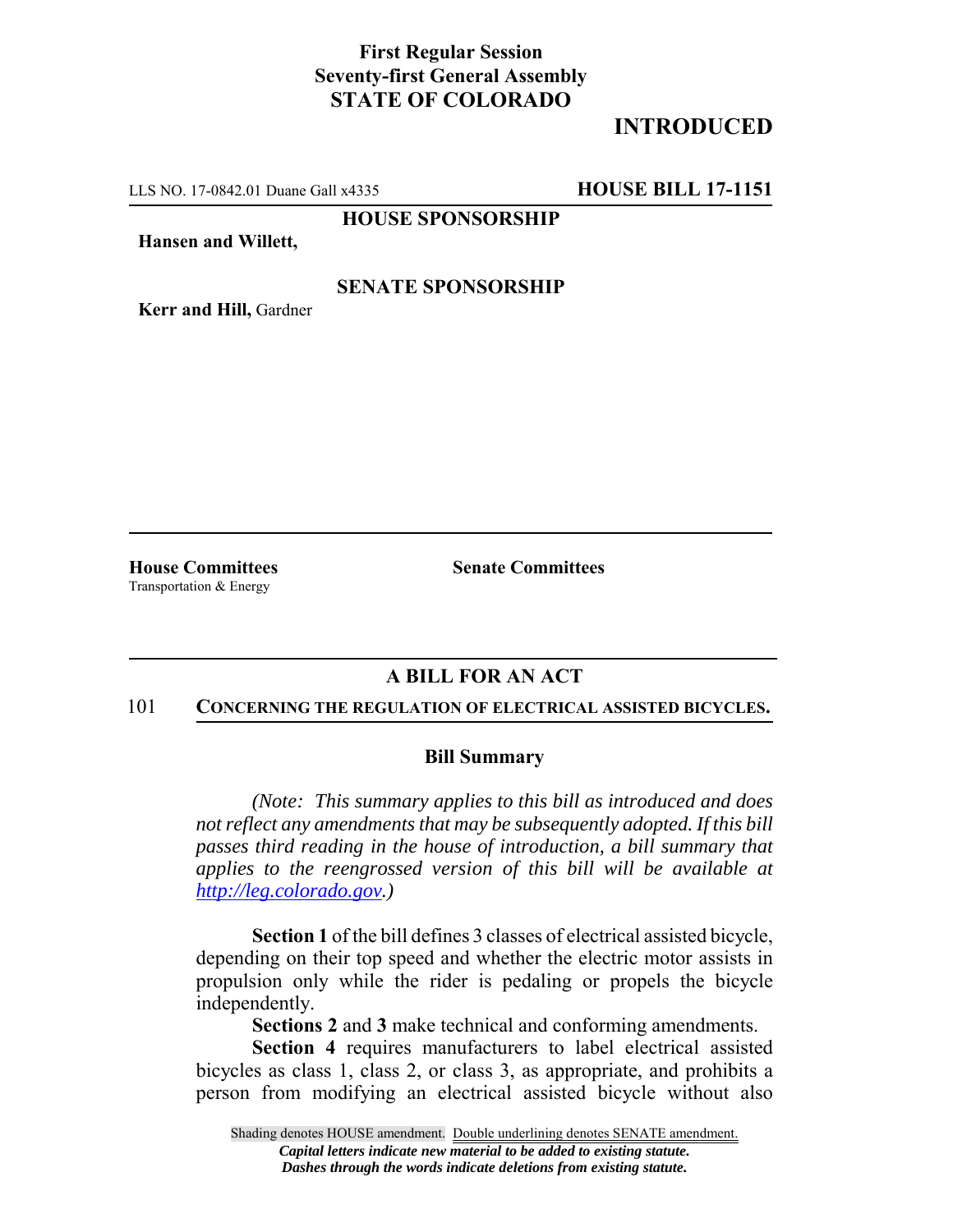relabeling it to accurately reflect its classification. Section 4 also requires all electrical assisted bicycles to comply with federal consumer product safety commission (CPSC) requirements and specified classes of electrical assisted bicycles to be equipped with appropriate braking systems and speedometers.

## **Section 5**:

- ! Gives local governments the authority to allow or prohibit the use of specified classes of electrical assisted bicycles on pedestrian paths and bike paths;
- ! Prohibits a person under the age of 16 from riding a class 3 electrical assisted bicycle except as a passenger;
- ! For class 3 electrical assisted bicycles, requires all riders under 18 to wear a helmet certified by the CPSC or the American Society for Testing Materials; and
- ! Specifies that noncompliance with the helmet law does not constitute negligence or negligence per se in a lawsuit seeking damages.
- 1 *Be it enacted by the General Assembly of the State of Colorado:*
- 2 **SECTION 1.** In Colorado Revised Statutes, 42-1-102, **amend**

3 (28.5) and (58) as follows:

4 **42-1-102. Definitions.** As used in articles 1 to 4 of this title, 5 unless the context otherwise requires:

 (28.5) "Electrical assisted bicycle" means a vehicle having two tandem wheels or two parallel wheels and one forward wheel, fully operable pedals, AND an electric motor not exceeding seven hundred fifty 9 watts of power. and a top motor-powered speed of twenty miles per hour. ELECTRICAL ASSISTED BICYCLES ARE FURTHER REQUIRED TO CONFORM TO ONE OF THREE CLASSES AS FOLLOWS:

 (a) "CLASS 1 ELECTRICAL ASSISTED BICYCLE" MEANS AN ELECTRICAL ASSISTED BICYCLE EQUIPPED WITH A MOTOR THAT PROVIDES ASSISTANCE ONLY WHEN THE RIDER IS PEDALING AND THAT CEASES TO PROVIDE ASSISTANCE WHEN THE BICYCLE REACHES A SPEED OF TWENTY MILES PER HOUR.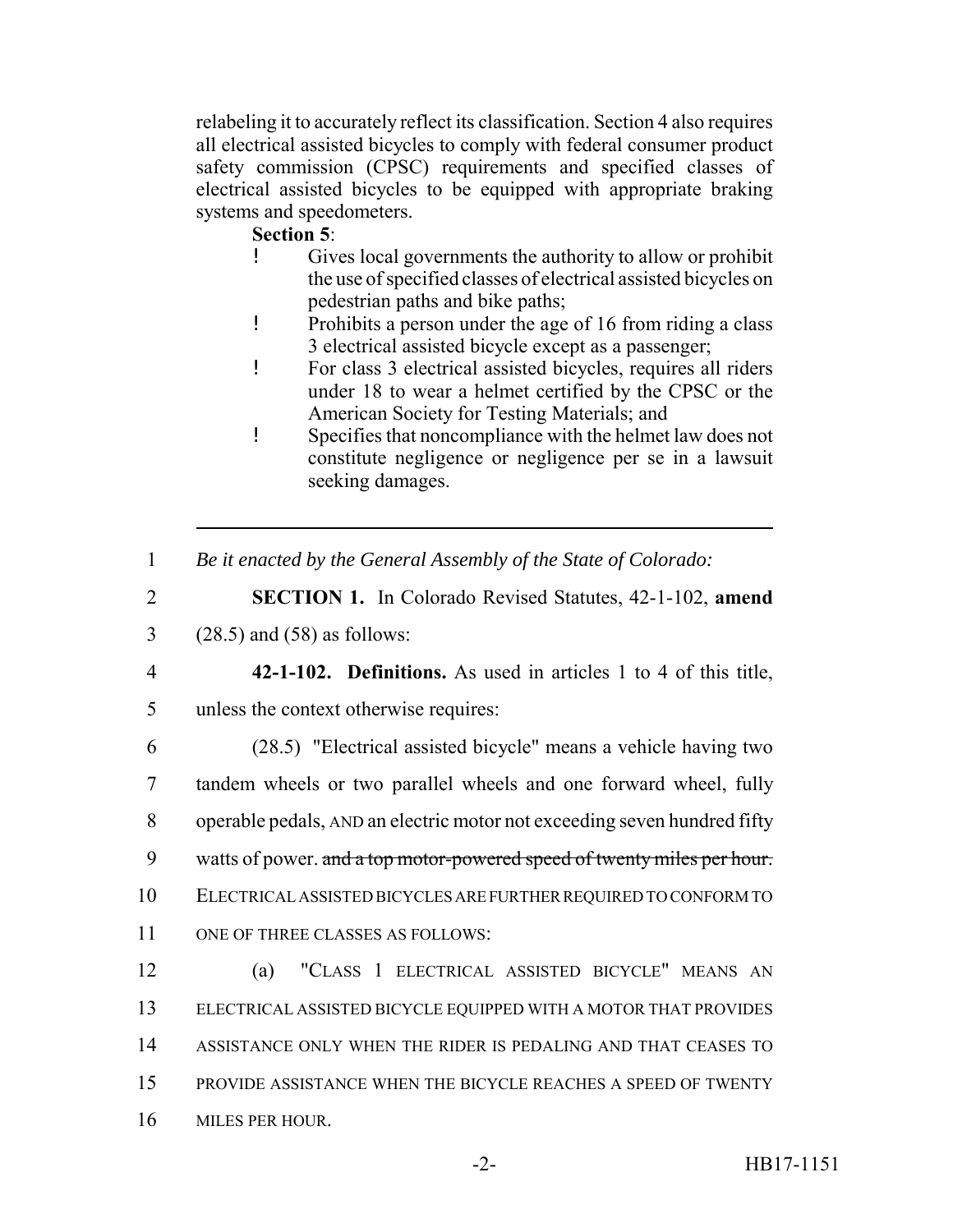(b) "CLASS 2 ELECTRICAL ASSISTED BICYCLE" MEANS AN ELECTRICAL ASSISTED BICYCLE EQUIPPED WITH A MOTOR THAT PROVIDES ASSISTANCE REGARDLESS OF WHETHER THE RIDER IS PEDALING BUT CEASES TO PROVIDE ASSISTANCE WHEN THE BICYCLE REACHES A SPEED OF TWENTY MILES PER HOUR.

 (c) "CLASS 3 ELECTRICAL ASSISTED BICYCLE" MEANS AN ELECTRICAL ASSISTED BICYCLE EQUIPPED WITH A MOTOR THAT PROVIDES ASSISTANCE ONLY WHEN THE RIDER IS PEDALING AND THAT CEASES TO PROVIDE ASSISTANCE WHEN THE BICYCLE REACHES A SPEED OF TWENTY-EIGHT MILES PER HOUR.

 (58) "Motor vehicle" means any self-propelled vehicle that is designed primarily for travel on the public highways and that is generally and commonly used to transport persons and property over the public highways or a low-speed electric vehicle; except that the term does not include ELECTRICAL ASSISTED BICYCLES, low-power scooters, wheelchairs, or vehicles moved solely by human power. For the purposes of the offenses described in sections 42-2-128, 42-4-1301, 42-4-1301.1, and 42-4-1401 for farm tractors and off-highway vehicles, as defined in 19 section 33-14.5-101 (3), C.R.S., operated on streets and highways, "motor vehicle" includes a farm tractor or an off-highway vehicle that is not otherwise classified as a motor vehicle. For the purposes of sections 42-2-127, 42-2-127.7, 42-2-128, 42-2-138, 42-2-206, 42-4-1301, and 42-4-1301.1, "motor vehicle" includes a low-power scooter.

 **SECTION 2.** In Colorado Revised Statutes, 42-3-103, **amend** 25 (1)(b) introductory portion and  $(1)(b)(I)$  as follows:

 **42-3-103. Registration required - exemptions.** (1) (b) This 27 subsection (1) shall DOES not apply to the following: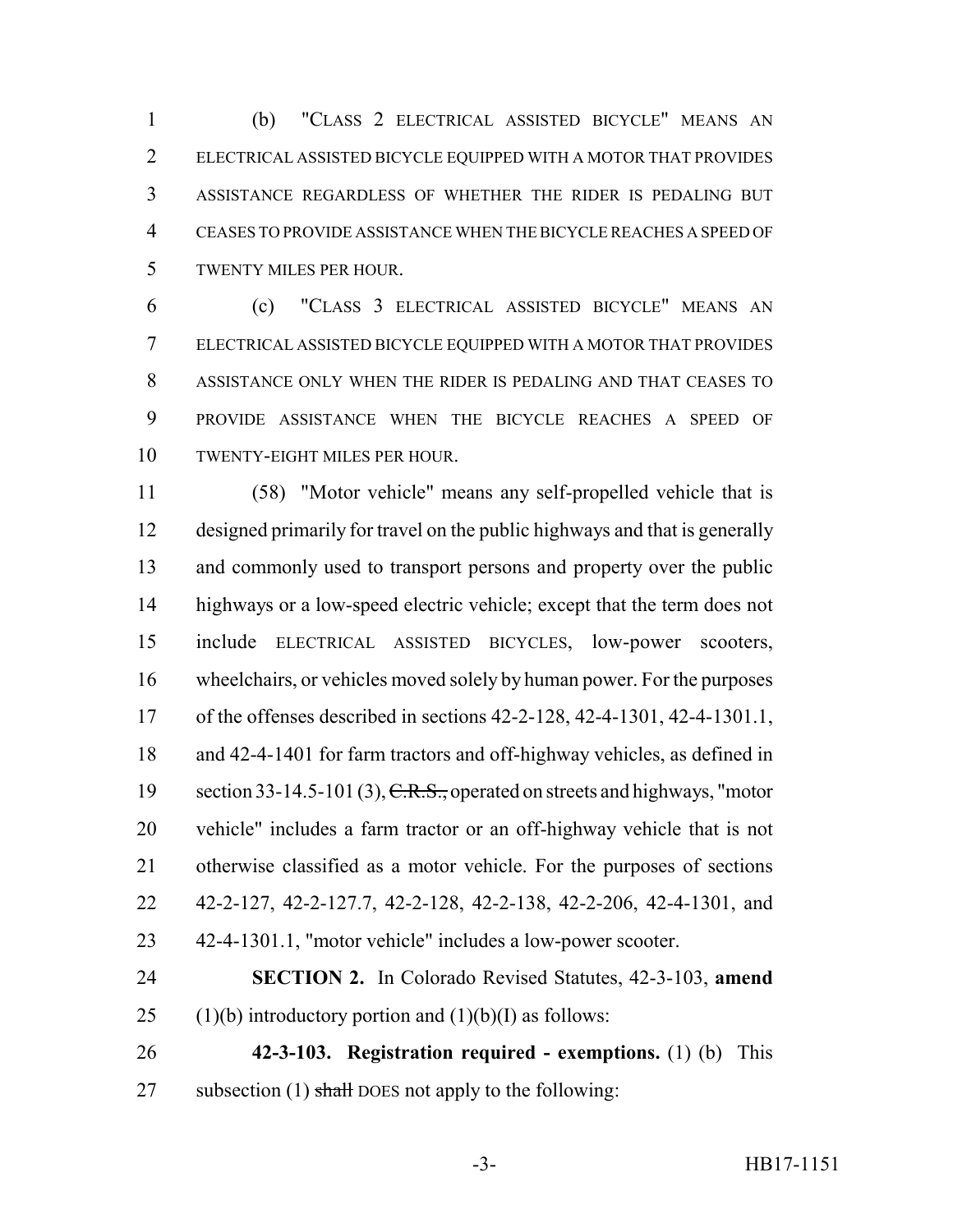(I) A bicycle, electric ELECTRICAL assisted bicycle, or other human-powered vehicle;

 **SECTION 3.** In Colorado Revised Statutes, 42-4-111, **amend** (1) introductory portion and (1)(dd) as follows:

 **42-4-111. Powers of local authorities.** (1) Except as otherwise 6 provided in subsection (2) of this section, this article ARTICLE 4 does not prevent local authorities, with respect to streets and highways under their jurisdiction and within the reasonable exercise of the police power, from: 9 (dd) Authorizing OR PROHIBITING the use of the electrical motor 10 on an electrical assisted bicycle on a bike or pedestrian path IN

11 ACCORDANCE WITH SECTION 42-4-1412;

 **SECTION 4.** In Colorado Revised Statutes, 42-4-221, **amend** (9); and **add** (10) and (11) as follows:

 **42-4-221. Bicycle and personal mobility device equipment.** 15 (9) (a) Any person who violates any provision of this section commits a 16 class B traffic infraction ON OR AFTER JANUARY 1, 2018, EVERY MANUFACTURER OR DISTRIBUTOR OF NEW ELECTRICAL ASSISTED BICYCLES INTENDED FOR SALE OR DISTRIBUTION IN THIS STATE SHALL PERMANENTLY AFFIX TO EACH ELECTRICAL ASSISTED BICYCLE, IN A PROMINENT LOCATION, A LABEL THAT CONTAINS THE CLASSIFICATION NUMBER, TOP ASSISTED SPEED, AND MOTOR WATTAGE OF THE ELECTRICAL ASSISTED BICYCLE. THE LABEL MUST BE PRINTED IN THE ARIAL FONT IN AT LEAST 23 NINE-POINT TYPE.

24 (b) A PERSON SHALL NOT KNOWINGLY MODIFY AN ELECTRICAL ASSISTED BICYCLE SO AS TO CHANGE THE SPEED CAPABILITY OR MOTOR ENGAGEMENT OF THE ELECTRICAL ASSISTED BICYCLE WITHOUT ALSO APPROPRIATELY REPLACING, OR CAUSING TO BE REPLACED, THE LABEL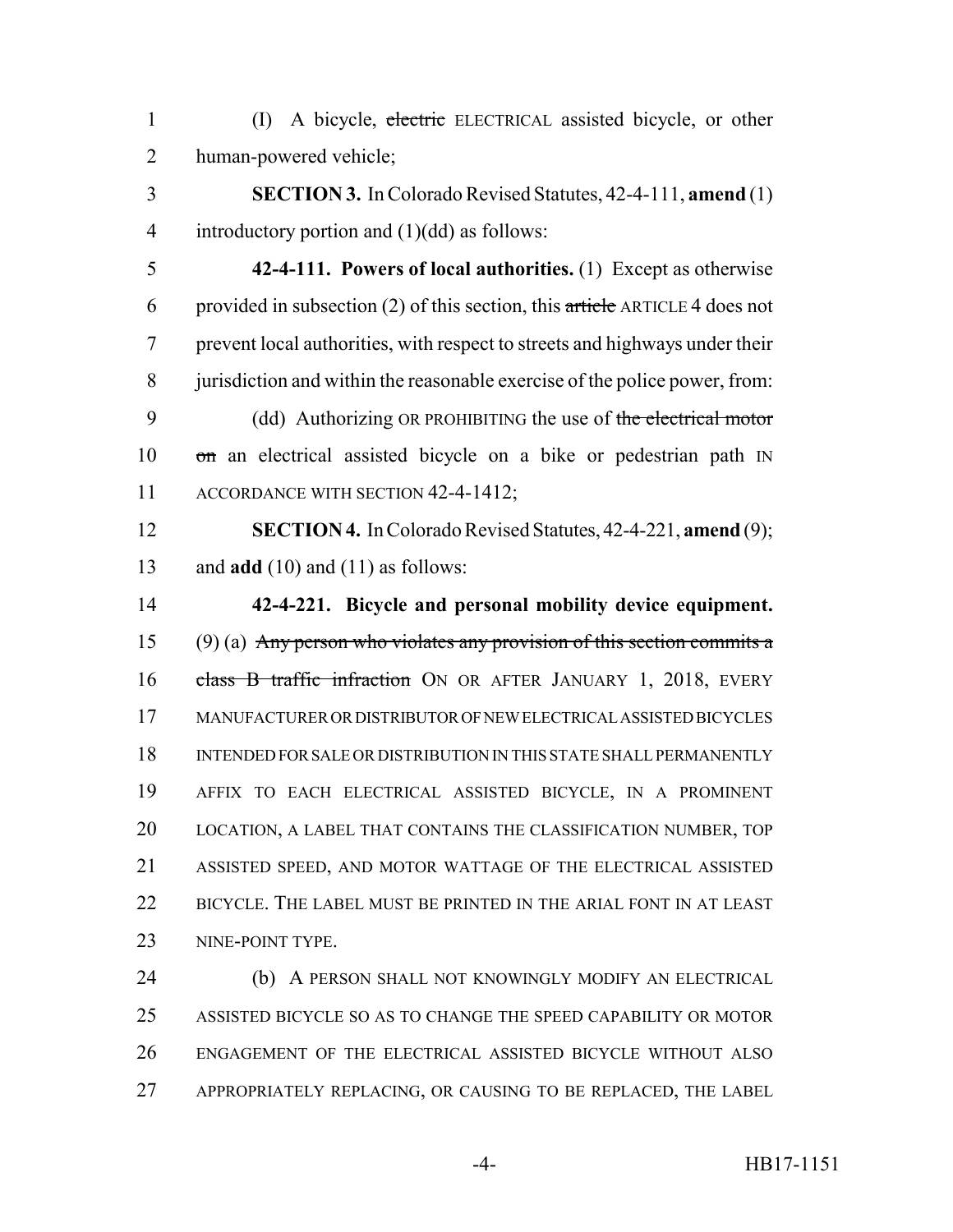1 INDICATING THE CLASSIFICATION REQUIRED BY SUBSECTION (9)(a) OF THIS SECTION.

 (10) (a) AN ELECTRICAL ASSISTED BICYCLE MUST COMPLY WITH THE EQUIPMENT AND MANUFACTURING REQUIREMENTS FOR BICYCLES ADOPTED BY THE UNITED STATES CONSUMER PRODUCT SAFETY COMMISSION AND CODIFIED AT 16 CFR 1512 OR ITS SUCCESSOR REGULATION.

 (b) A CLASS 2 ELECTRICAL ASSISTED BICYCLE MUST OPERATE IN A MANNER SO THAT THE ELECTRIC MOTOR IS DISENGAGED OR CEASES TO FUNCTION WHEN THE BRAKES ARE APPLIED. CLASS 1 AND CLASS 3 ELECTRICAL ASSISTED BICYCLES MUST BE EQUIPPED WITH A MECHANISM OR CIRCUIT THAT CANNOT BE BYPASSED AND THAT CAUSES THE ELECTRIC MOTOR TO DISENGAGE OR CEASE TO FUNCTION WHEN THE RIDER STOPS PEDALING.

 (c) A CLASS 3 ELECTRICAL ASSISTED BICYCLE MUST BE EQUIPPED WITH A SPEEDOMETER THAT DISPLAYS, IN MILES PER HOUR, THE SPEED THE ELECTRICAL ASSISTED BICYCLE IS TRAVELING.

 (11) A PERSON WHO VIOLATES THIS SECTION COMMITS A CLASS B TRAFFIC INFRACTION.

 **SECTION 5.** In Colorado Revised Statutes, 42-4-1412, **amend** (14); and **add** (15) as follows:

 **42-4-1412. Operation of bicycles and other human-powered vehicles.** (14) (a) (I) Except as authorized by section 42-4-111, the rider 24 of an electrical assisted bicycle shall not use the electrical motor on a bike 25 or pedestrian path A PERSON MAY RIDE A CLASS 1 OR CLASS 2 ELECTRICAL ASSISTED BICYCLE ON A BIKE OR PEDESTRIAN PATH WHERE BICYCLES ARE AUTHORIZED TO TRAVEL.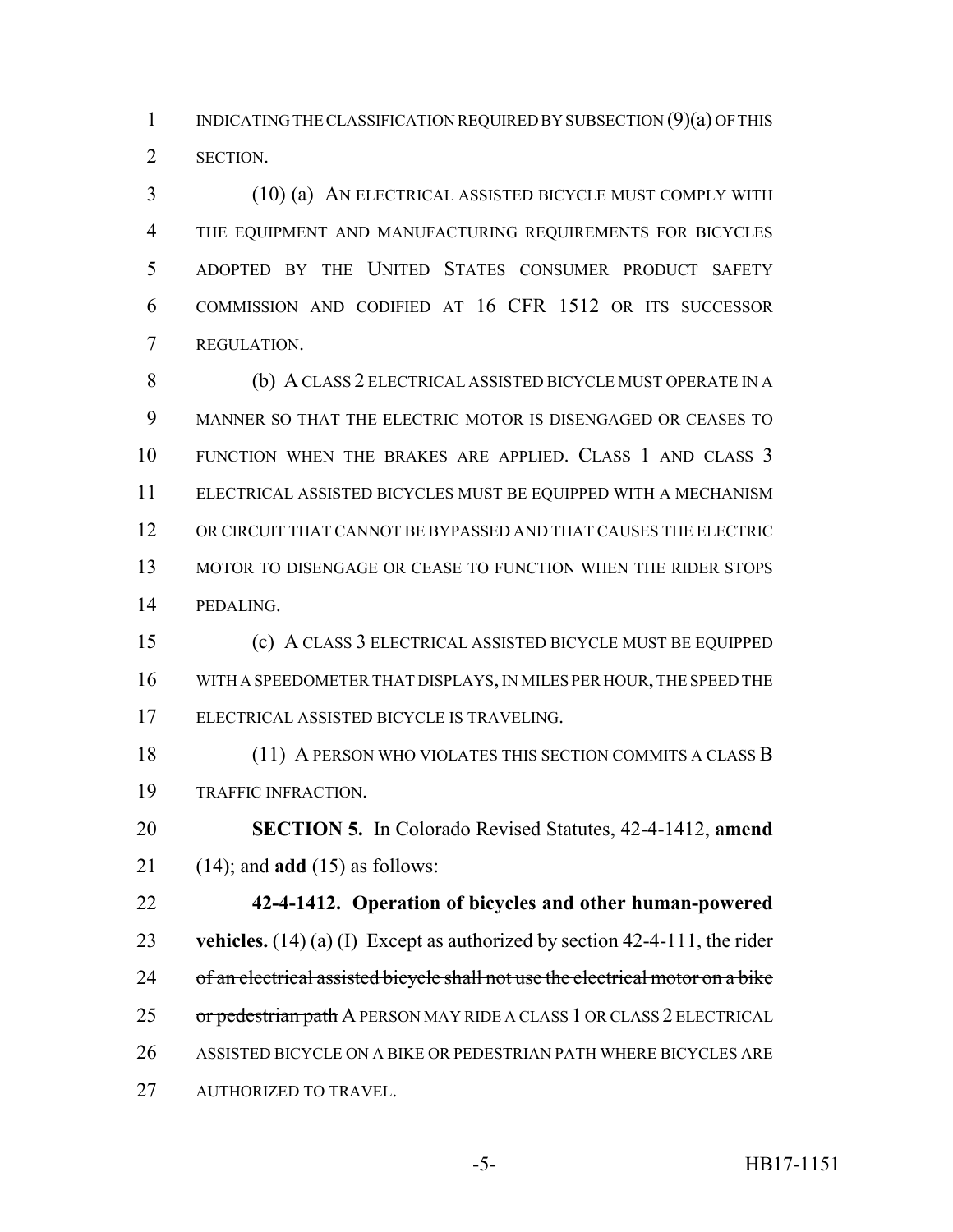(II) A LOCAL AUTHORITY MAY PROHIBIT THE OPERATION OF A CLASS 1 OR CLASS 2 ELECTRICAL ASSISTED BICYCLE ON A BIKE OR PEDESTRIAN PATH UNDER ITS JURISDICTION.

 (b) A PERSON SHALL NOT RIDE A CLASS 3 ELECTRICAL ASSISTED BICYCLE ON A BIKE OR PEDESTRIAN PATH UNLESS:

(I) THE PATH IS WITHIN A STREET OR HIGHWAY; OR

 (II) THE LOCAL AUTHORITY PERMITS THE OPERATION OF A CLASS 3 ELECTRICAL ASSISTED BICYCLE ON A PATH UNDER ITS JURISDICTION.

 (15) (a) A PERSON UNDER SIXTEEN YEARS OF AGE SHALL NOT RIDE A CLASS 3 ELECTRICAL ASSISTED BICYCLE UPON ANY STREET, HIGHWAY, OR BIKE OR PEDESTRIAN PATH; EXCEPT THAT A PERSON UNDER SIXTEEN YEARS OF AGE MAY RIDE AS A PASSENGER ON A CLASS 3 ELECTRICAL ASSISTED BICYCLE THAT IS DESIGNED TO ACCOMMODATE PASSENGERS.

 (b) A PERSON SHALL NOT OPERATE OR RIDE AS A PASSENGER ON A CLASS 3 ELECTRICAL ASSISTED BICYCLE UNLESS:

 (I) EACH PERSON UNDER EIGHTEEN YEARS OF AGE IS WEARING A PROTECTIVE HELMET OF A TYPE AND DESIGN MANUFACTURED FOR USE BY OPERATORS OF BICYCLES;

 (II) THE PROTECTIVE HELMET CONFORMS TO THE DESIGN AND SPECIFICATIONS SET FORTH BY THE UNITED STATES CONSUMER PRODUCT SAFETY COMMISSION OR THE AMERICAN SOCIETY FOR TESTING AND MATERIALS; AND

23 (III) THE PROTECTIVE HELMET IS SECURED PROPERLY ON THE PERSON'S HEAD WITH A CHIN STRAP WHILE THE CLASS 3 ELECTRICAL ASSISTED BICYCLE IS IN MOTION.

26 (c) A VIOLATION OF SUBSECTION (15)(b) OF THIS SECTION DOES NOT CONSTITUTE NEGLIGENCE OR NEGLIGENCE PER SE IN THE CONTEXT OF